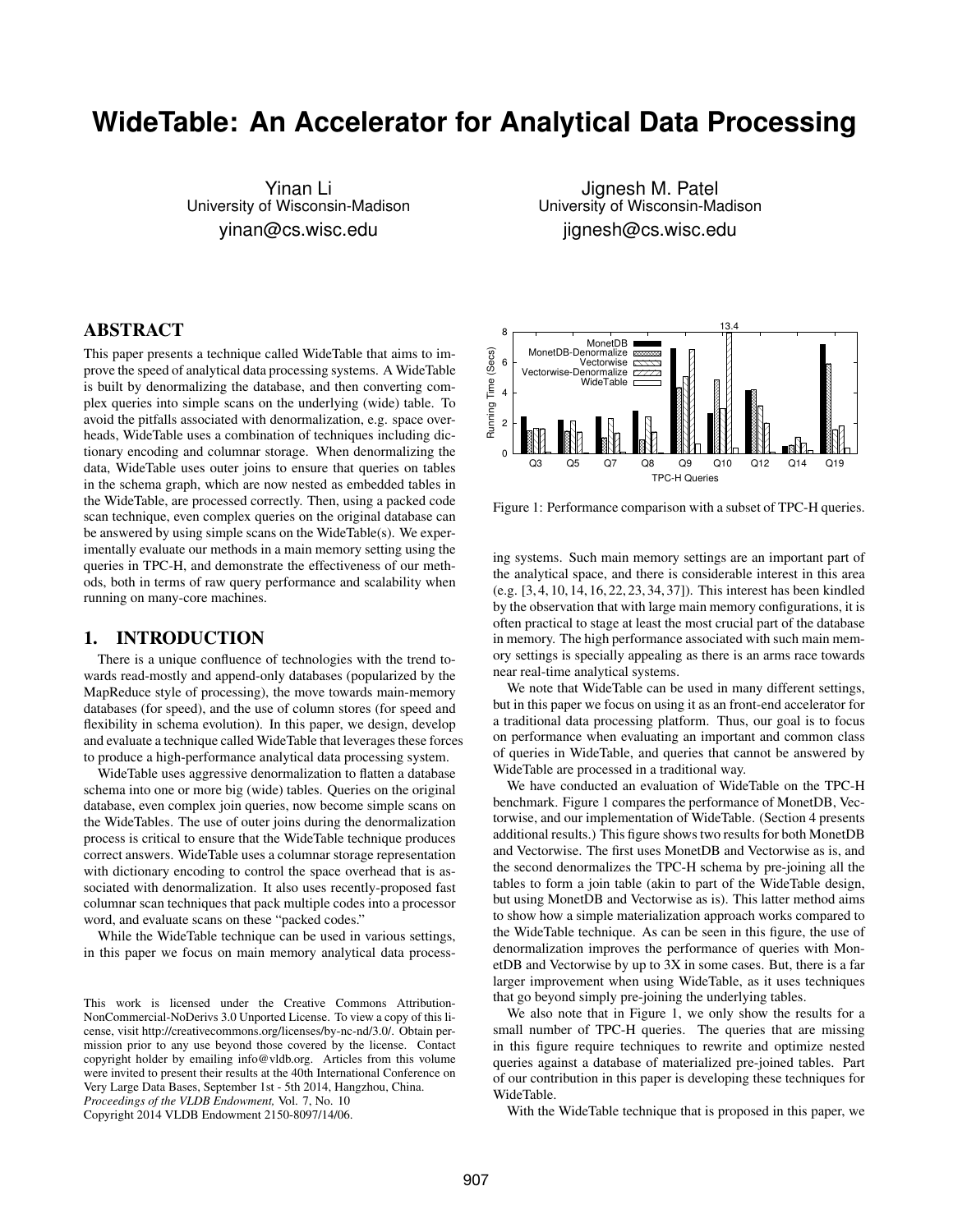|          |       |        |               |     |     |        |          |     |        |                      |     |     |                 |        |   | Buy |  |
|----------|-------|--------|---------------|-----|-----|--------|----------|-----|--------|----------------------|-----|-----|-----------------|--------|---|-----|--|
| Customer |       |        | Product       |     |     | Nation |          |     | Region |                      | cid | pid | amount          | status |   |     |  |
| cid      | cname | gender | address       | nid | pid | pname  | quantity | nid | nid    | nname                | rid | rid | rname           |        | ∸ |     |  |
|          | Andv  | М      | 100 Main St.  |     |     | Milk   | 10.00    |     |        | <b>United States</b> |     |     |                 |        |   |     |  |
|          | Kate  |        | 20 10th blvd. |     |     | Coffee | 1.00     |     |        | Canada               |     |     | America<br>Asia |        |   |     |  |
|          | Bob   | М      | 300 5th Ave.  |     |     | Tea    | 5.00     |     |        | China                |     |     |                 |        | ∸ |     |  |
|          |       |        |               |     |     |        |          |     |        |                      |     |     |                 |        |   |     |  |

Figure 2: Normalized tables.

| cid         | cname       | gender      | address       | cnid        | cnname               | cnrid       | cnrname     | pid | pname         | quantity | pnid | pnname               | pnrid | pnrname | amount      | status      |
|-------------|-------------|-------------|---------------|-------------|----------------------|-------------|-------------|-----|---------------|----------|------|----------------------|-------|---------|-------------|-------------|
|             | Andv        | м           | 100 Main St.  |             | <b>United States</b> |             | America     |     | Coffee        | 1.00     |      | <b>Jnited States</b> |       | America |             |             |
|             | Kate        |             | 20 10th blvd. |             | ∵anada               |             | America     |     | Coffee        | 1.00     |      | <b>Jnited States</b> |       | America |             |             |
|             | Bob         |             | 300 5th Ave.  |             | <b>United States</b> |             | America     |     | Tea           | 5.00     |      | China                |       | Asia    |             |             |
|             | Andv        | М           | 100 Main St.  |             | <b>United States</b> |             | America     |     | <b>Coffee</b> | 1.00     |      | <b>Inited States</b> |       | America |             |             |
|             | Kate        |             | 20 10th blvd. |             | ∑anada               |             | America     |     | Tea           | 5.00     |      | China                |       | Asia    |             |             |
| <b>NULL</b> | <b>NULL</b> | <b>NULL</b> | NULL          | <b>NULL</b> | NULL                 | <b>NULL</b> | <b>NULL</b> |     | Milk          | 10.00    |      | <b>United Status</b> |       | America | <b>NULL</b> | <b>NULL</b> |

Figure 3: Denormalized table.

can run 21 of the 22 TPC-H queries. Our evaluation shows that our WideTable implementation outperforms MonetDB (with or without denormalization) for nearly all of these queries. WideTable results in over 10X speedup for about half of the 21 queries. Furthermore, the WideTable technique also shows better scalability when running on a many-core machine.

The remainder of this paper is organized as follows: Section 2 discusses denormalization, and Section 3 describes the WideTable design. Section 4 presents experimental results. Related work is covered in Section 5, and our concluding remarks are in Section 6.

# 2. REVISITING DENORMALIZATION

In this section, we present the basic idea behind the denormalization method, as well as the three key techniques that make the denormalization method used in WideTable practical and efficient, namely: column-stores, dictionary encoding, and packed code scans.

Running Example. Throughout this paper, we use a running example based on the sample data warehousing schema shown below. In this example, the primary key fields are underlined, and the foreign keys are shown in bold. Figure 2 shows the example instances for these tables. In this example, the Buy relation is a "fact" table, and the other tables are "dimension" tables.

```
Region(rid, rname)
Nation(nid, nname, rid)
Customer(cid, cname, gender, address, nid)
Product(pid, pname, price, nid)
Buy(cid, pid, amount, status)
```
# 2.1 Denormalization

Relational databases are often normalized to eliminate various types of anomalies associated with duplicating information. The basic idea behind the denormalization method is straightforward: we pre-join all the tables to produce a flat table that retains tuples from the original tables, as well as the relationships between these tuples. Consequently, join queries on the original normalized tables now become simple scans on the denormalized table.

Figure 3 shows the denormalized table for the example database shown in Figure 2. In this example, we use outer joins on each pair of primary key and foreign key to create the denormalized table. Thus, the denormalization tuple retains one copy of each tuple. For instance, the product "Milk" is not purchased by any customer, but it is still included in the denormalized table, and the corresponding Customer, and Buy attributes are padded with NULLs.

As illustrated by the example shown in Figure 3, the number of attributes in the denormalized table is nearly the sum of the number

of attributes in each individual normalized table (we drop all foreign key fields to avoid duplicating these keys), whereas the number of rows in the denormalized table is nearly equal to the number of rows in the largest original table. In a way, we have produced a wider (fact) table with the denormalization technique. In this paper, we use the term "WideTable" to metaphorically describe such a denormalized table. As we will see below, the use of outer joins is a critical aspect of the WideTable design.

Queries on the original tables, even complex join queries, now can be executed as simple scan queries on the WideTable. As an example, consider the following query Q1 that finds the names of customers who have purchased products from their own nation:

```
Q1: SELECT cname
    FROM Customer, Buy, Product
    WHERE Customer.cid = Buy.cid
     AND\; Buy.pid = Product.pidAND Customer.nid = Product.nid
```
The execution of this query on the original tables requires two joins across three tables, but only requires a single scan with a single predicate  $cni d = pni d$  on the corresponding WideTable.

We note that there is a rich legacy of work on denormalization in the area of database research, including work done in the early days of this field (e.g. [17, 21, 30]), and also more recent work (e.g. [8,24,27]). Several drawbacks of the denormalization method have been identified and discussed, such as how the duplication of information in the denormalized table takes extra space, how it makes updates more challenging, and how the query performance could potentially suffer since the denormalized data is much larger in size. In this paper, we argue that many recent technical trends now make it practical to reconsider the idea of denormalization. We present these (three) key techniques below.

#### 2.2 Columnar storage

Denormalizing a database might slow down query processing in traditional row-oriented database systems, even for the simplest queries. Although denormalization might simplify query processing by converting join operations into (potentially faster) scan operations, it can slow down the access to each individual tuple. This is because a tuple in the denormalized table is generally much larger than the tuple(s) in the original normalized tables, as there are more attributes in the denormalized table, and large fields/attributes (e.g. strings) might be added to the denormalized table. Consequently, when tuples in the denormalized format are brought into the processor during query processing, considerable (memory and/or IO) bus bandwidth is wasted in fetching attributes that are not needed for query processing. In other words, in a row-oriented storage for-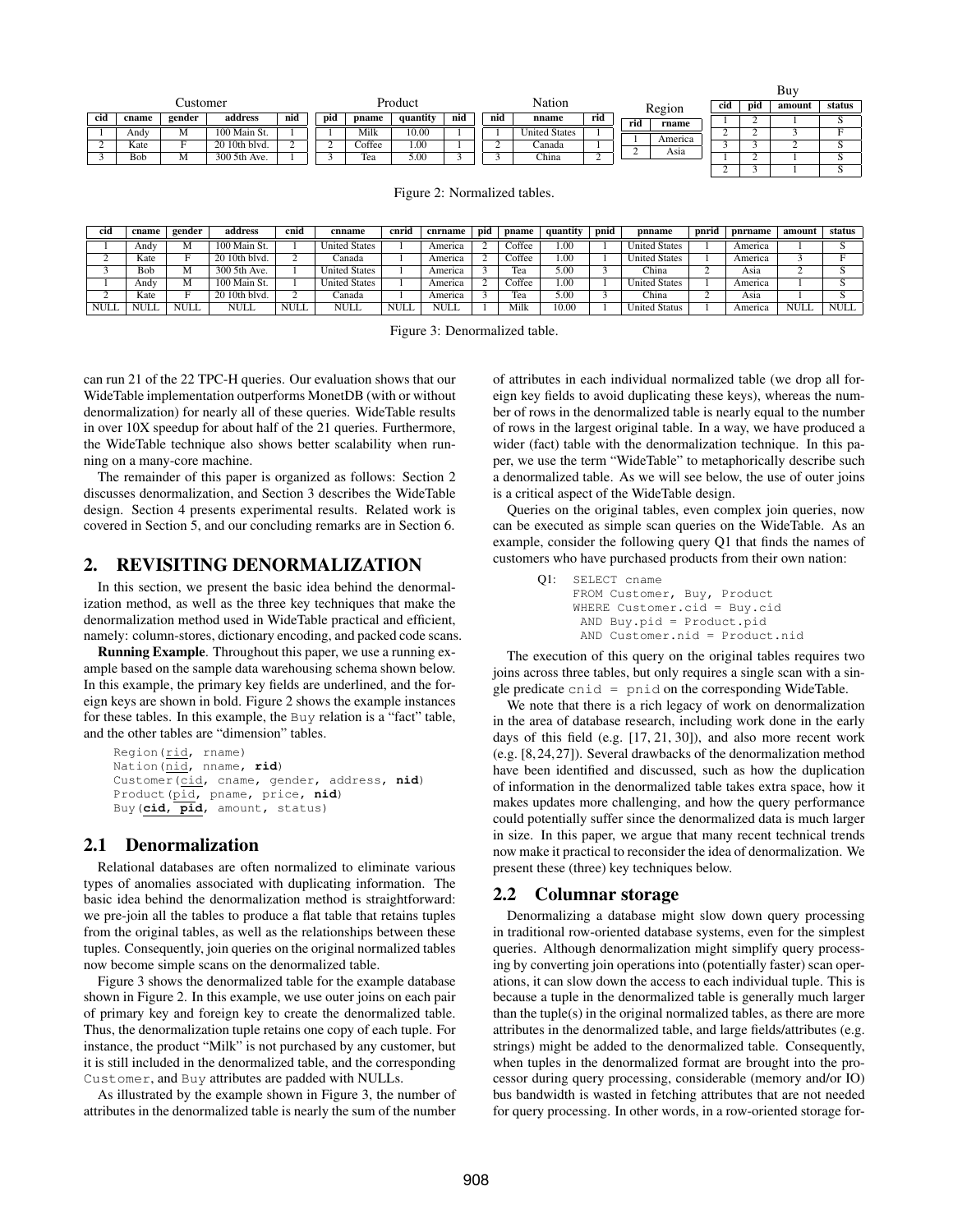| cname dict  |                | gender dict    |              | address dict   |                |             | nname dict           |              |          | rname dict   |        | status dict   |        | pname dict               |             | quantity dict  |
|-------------|----------------|----------------|--------------|----------------|----------------|-------------|----------------------|--------------|----------|--------------|--------|---------------|--------|--------------------------|-------------|----------------|
| value       | code           | value          | code         | value          | code           |             | value                | code         | value    | code         |        | code<br>value |        | code<br>value            | value       | code           |
| Andy        | $\Omega$       | F              | $\mathbf{0}$ | 100 Main St.   | $\mathbf{0}$   |             | Canada               | $\mathbf{0}$ | America  | $\mathbf{0}$ |        | Ħ<br>0        |        | Coffee<br>$\overline{0}$ | 00.1        | $\Omega$       |
| Bob         |                | $\overline{M}$ |              | 20 5th Ave.    |                |             | China                |              | Asia     |              |        | $\sim$<br>S   |        | Milk                     | 5.00        |                |
| Kate        | $\sim$         |                |              | 300 10th blvd. | 2              |             | <b>United States</b> | C            |          |              |        |               |        | Tea<br>C                 | 10.00       | $\Delta$       |
|             |                |                |              |                |                |             |                      |              |          |              |        |               |        |                          |             |                |
| cid         | cname          | gender         | address      | cnid           | cnname         | cnrid       | cnrname              | pid          | pname    | quantity     | pnid   | pnname        | pnrid  | pnrname                  | amount      | status         |
|             | $\mathbf{0}$   |                | $\Omega$     |                |                |             | $\Omega$             |              | $\bf{0}$ | $\mathbf{0}$ |        |               |        |                          |             |                |
| ◠           | $\overline{2}$ | $\mathbf{0}$   |              | 2              | $\mathbf{0}$   |             | $\Omega$             |              | 0        | $\mathbf{0}$ |        | 2             |        |                          |             | $\overline{0}$ |
| $\sim$      |                |                |              |                | ◠              |             | $\Omega$             |              | ⌒        |              | $\sim$ |               | ◠<br>∠ |                          | ◠           |                |
|             | $\Omega$       |                | $\Omega$     |                | ◠              |             | $\Omega$             |              | 0        | $\mathbf{0}$ |        | $\sim$        |        |                          |             |                |
| $\sim$      | 2              | $\Omega$       |              | ◠              | $\overline{0}$ |             | $\Omega$             |              | $\sim$   |              | ⌒      |               | ◠<br>∠ |                          |             |                |
| <b>NULL</b> | <b>NULL</b>    | <b>NULL</b>    | <b>NULL</b>  | <b>NULL</b>    | <b>NULL</b>    | <b>NULL</b> | <b>NULL</b>          |              |          | $\Omega$     |        | $\sim$        |        |                          | <b>NULL</b> | <b>NULL</b>    |

Figure 4: Encoded denormalized table with dictionaries.

mat, adding more columns into the table (i.e. denormalizing tables) generally hurts the performance of queries that only access a few columns in the database (which is the common case).

There has been significant interest in column-oriented databases in both the research community (e.g. [1, 4, 28]) and in the commercial products (e.g. [11, 19, 37]). We observe that storing data in columns is well-suited to the WideTable design, because columnoriented databases only access the values of the columns that are required for processing a given query, (largely) regardless of how many columns there are in the underlying table. Consequently, adding more attributes or columns (when using denormalization) is nearly "cost-free" in terms of the query processing cost.

## 2.3 Dictionary encoding

Denormalization methods generally store additional redundant information that consumes extra space, and slows down query processing as more data has to be moved through the memory and/or IO buses. In contrast, in a normalized database, each data item is stored in only one location.

For example, in Figure 2, each address for each customer is stored only once in the normalized representation, whereas in the denormalized representation (Figure 3), this address information is often duplicated. Imagine that each customer purchases a large number of products, and the address field is a wide string, e.g. a CHAR(100) data type, then the space associated with storing this attribute can cause a large increase in the space that is needed to store the denormalized table.

WideTable uses dictionary encoding to address this limitation. Dictionary encoding [6,31] is a popular method to compress databases, even in main memory settings [5, 10, 18, 23]. Dictionary encoding builds a dictionary on all the distinct values in the column, and maps each native column value to a *code*. In this paper, we use the term "code" to mean an encoded column value. The data for a column is represented using these codes, and these codes only use as many bits as are needed for the fixed-length encoding.

Figure 4 demonstrates the dictionary-encoded denormalized table with the dictionaries on each string or numeric attribute (we omit showing the dictionaries for integer attributes). Each dictionary that is built on the dimension attributes contains up to three values, which is equal to the number of tuples in the dimension tables Customer, Buy, and Nation.

We observe that the dictionary encoding technique is well-suited to the idea of denormalization. Essentially, the dictionaries play a similar role as the dimension table in a normalized database – i.e. it reduces the amount of redundant data. More interestingly, the number of entries in each dictionary is bounded by the cardinality of the corresponding (dimension) table, because the number of distinct values for an attribute is less than or equal to the number of tuples in the (dimension) table.



Figure 5: Relationships between the techniques used in WideTable.

## 2.4 Packed code scan

There has been a recent flurry of activity/interest in efficient scan primitives for main memory analytic database systems, where the data is often stored in compressed form using dictionary encoding or other encoding schemes. Many recent scan methods exploit the parallelism that is available at the processor word level (such as [15, 20, 23, 32, 33, 36]). In this paper, we call these methods *packed code scans*, as they pack multiple codes into a processor word, and evaluate scans on these "packed codes". In these methods, the scan evaluation is carried out by computing the scan predicates on all the codes in the packed processor word in parallel.

For example, the query Q1 (cf. Section 2.1) can be executed with a single predicate  $cni d = pni d$  on the denormalized table. If, as in this example, the attributes cnid and pnid have only three distinct values (see Figure 4), then we can encode each attribute using only 2 bits of space. If the processor word is 64-bits, then there is a 32-way parallelism at the processor word level when performing packed code scans on these columns' attributes.

WideTable is particularly well suited to leverage packed code scans, as WideTable converts complex queries into scan queries. Since denormalization may introduce redundancy, WideTable may require scanning columns over underlying tables that contain more tuples (especially the columns in the dimension table). Thus, efficient packed scan methods are critical for WideTable.

# 3. WIDETABLE

WideTable uses the four techniques described above in Section 2 using the relationships shown in Figure 5. Each arrow in the figure represents a dependency relationship between the techniques. As shown in the figure, to avoid the pitfalls associated with denormalization, we exploit columnar storage to only fetch the columns that are of interest to the query. In addition, the use of dictionary encoding bounds the additional space overhead that is associated with the WideTable design. Finally, using efficient packed code scans improves the speed of the key access method that is used to answer queries on WideTables.

#### 3.1 System architecture

Figure 6 shows a representative architecture of how the WideTable technique can be used in a data processing ecosystem. (Note there are other ways to embed WideTable in data processing pipelines, and here we show the approach that we evaluate in this paper.)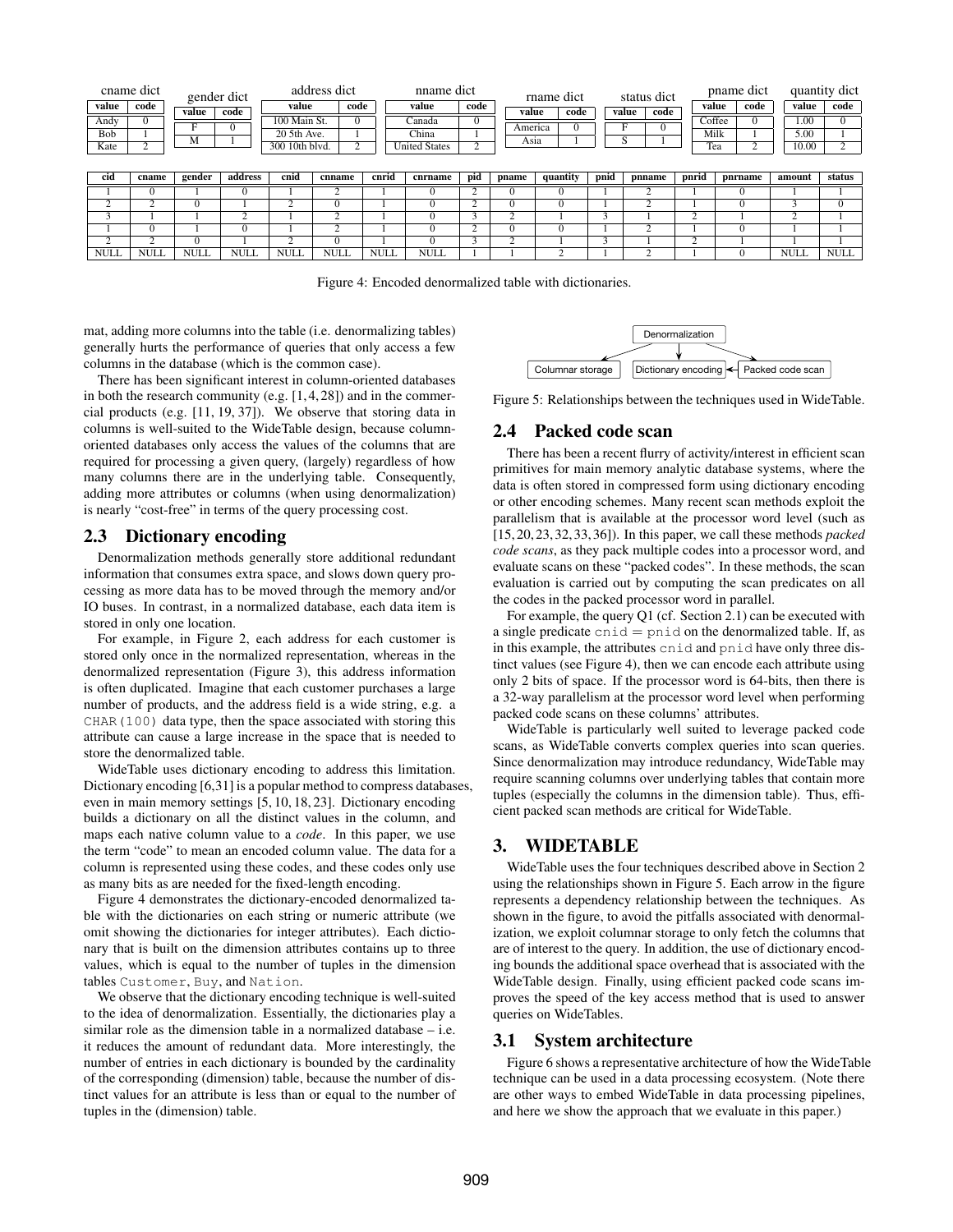

Figure 6: WideTable in a Data Processing Framework.

The WideTable component is a module in a larger computational pipeline for the data warehouse. Data from external sources are extracted, transformed, and loaded (using *ETL* gateways) into the *archival* data store, which can use a standard scale-out data platform (e.g. Hadoop or sharded MySQL) to store the data. The data is cooked (prepared) in the *WideTable Baking* module to feed into the main WideTable module.

Inside the WideTable component, the *denormalizer* is responsible for issuing commands to the WideTable Baking component to produce a set of WideTables based on the database schema (cf. Section 3.2). The user can also provide hints to denormalize additional WideTables to enhance performance for certain classes of queries (we hope to automate this part in the future). The denormalized table generated by the WideTable Baking component is fed into the *loader*, which parses the input data, and invokes the *encoder* to convert all native values into codes. These codes are stored in a columnar WideTable format in a main memory storage manager.

On the query processing side, the *query translator* takes as input user queries, and first checks whether the query can be evaluated with one of the materialized WideTable(s) (cf. Section 3.3). If so, then the query translator generates an actual scan-based query plan to execute this query against the selected WideTable. If not, then the query is sent to the archival system, which runs that query and sends the results to the user. Note in this architecture, WideTable is simply used as a potential accelerator to the archival system. Thus, a primary goal of this paper is to increase the functionality of WideTable to answer as large a class of queries as it can. (As part of future work, we plan to "expand" the footprint of WideTable.)

Notice that the *query optimizer* here is simpler than an optimizer in a standard DBMS, because no join is performed inside the WideTable system. The query optimizer selects an order of scans on a set of columns based on many factors, e.g. the widths of these columns (in terms of the number of bits), the types of predicates, the estimated selectivities, etc. Our current optimizer is fairly simple and simply selects the order based on the widths of the columns. Then, the *query executor* (cf. Section 3.4) evaluates the query using a sequence of WideTable operations, that include scans, group-by operations and aggregations. The *decoder* is invoked to convert the code back to native column values when an arithmetic operation is needed, or when the results are returned to the users.

In the interest of space we omit details about how to deal with situations when the WideTables do not fit entirely in memory. Currently our implementation is crude in this regard, and requires rebuilding the WideTables on a smaller (the most recent) set of data in the warehouse. Part of future work is to overcome these limitations and employ techniques that continually monitor the workload and incrementally rebuild the WideTables.

# 3.2 Denormalizing databases

The denormalizer component generates a set of WideTables, called



Figure 7: Schema graph and schema tree for the example database.

the Set of Materialized WideTables (SMW), which includes the WideTables that are automatically produced by the denormalizer based on the database schema, as well as WideTables that are explicitly requested by the users to enhance the performance of certain classes of queries.

The WideTable denormalizer converts the input database schema into a directed acyclic graph (DAG), called the *schema graph*, with a vertex for each table and a directed edge from the vertex  $u$  to a vertex  $v$  for each foreign key in table  $u$  that points to a primary key in table  $v^1$ . As an example, Figure 7(a) shows the schema graph for the example database (Figure 2).

We note that although circular reference of foreign keys is possible in a database schema, it is not common, and in this section we assume that the schema graph is a DAG. Schema graphs with cycles can be handled with our methods and that discussion is omitted here in the interest of space.

Next, the WideTable denormalizer transforms each component of the schema graph into a hierarchical tree representation, which we call the *schema tree*. For each component in the schema graph, we continue to split vertices of indegree more than one, until all the vertices have at most one incoming edge. To split a vertex  $v$ of indegree k (k > 1), we replace v by k vertices  $v_1 \sim v_k$ . The *i*-th ( $1 \le i \le k$ ) incoming edge  $(u_i, v)$  of v is replaced by an edge  $(u_i, v_i)$ . Finally, each outgoing edge  $(v, w)$  of v is replaced by k edges  $(v_1, w) \sim (v_k, w)$ . Figure 7(b) shows the schema tree for the example schema graph. The Nation and Region vertices in the schema graph are split in turn to produce the schema tree.

In the description below, we use  $T(u)$  to denote the associated table of vertex  $u$  in a schema tree. For instance, if  $s$  denotes the source vertex of the example schema tree (Figure 7(b)), then  $T(s)$ represents the Buy table. In addition, for a table  $R$ , we use  $R.p$  and  $R.f(S)$  to denote the primary key and the foreign key referencing the table  $S$ , respectively.

The SMW contains the WideTables that are automatically constructed by the denormalizer based on the schema tree(s). To automatically materialize a WideTable, the system performs joins on all nodes/tables in the associated schema tree, using a post-order depth-first traversal algorithm. For each node  $v$  that we traverse, if there is an incoming edge  $(u, v)$  in the schema tree, we perform a join between  $T(u)$  and  $T(v)$ .

Rather than regular joins, WideTable actually uses outer joins on each pair of primary key and foreign key to produce the denormalized tables. Formally, for each directed edge  $(u, v)$  in the schema tree, we perform  $T(v) \mathcal{N} T(u)$ , where the operator  $\mathcal N$  represents a full outer join<sup>2</sup>. With these outer joins, a WideTable retains each tuple in the original normalized tables, even if there are no matching tuple on the "other side" of the join. For instance, even though the product "Milk" is not purchased by any customer, it is included in the BuyWT WideTable, and missing attributes are

<sup>&</sup>lt;sup>1</sup> For the sake of simplicity, in this discussion, we assume that a primary key or a foreign key is a single attribute.

 $2$ In practice, we can use a left/right outer join for certain vertices/nodes, due to the foreign key constraint.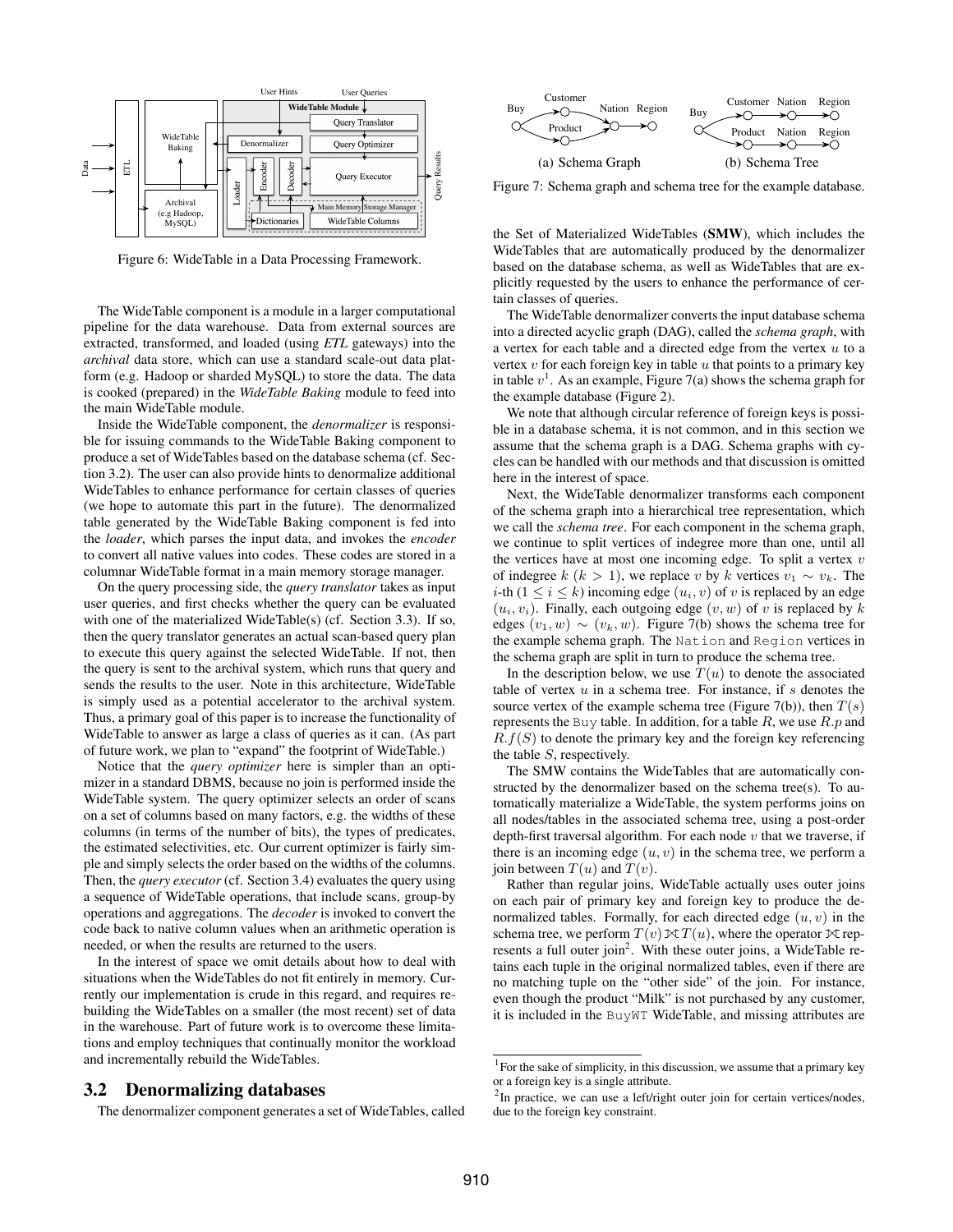marked as NULLs<sup>3</sup>. These NULL-padded tuples are required to answer queries that contain nested subquery blocks, or to answer queries on the table that has been embedded into a WideTable (a more detailed discussion follows in Sections 3.3.2 and 3.3.3).

For the example database, there is only one connected component in the schema graph, and thus the SMW is the singleton set {BuyWT}, where BuyWT refers to the WideTable built on the original Buy table and is the result of the expression (Region  $\mathbb{M}$ ) Nation ✶ Customer) ✶ (Region ✶ Nation ✶ Product ✶ Buy). Note that the Nation and the Region tables are joined twice to produce this WideTable.

Once the denormalization on all the sources is complete, each table in the original database has been denormalized into at least one WideTable, since each vertex in the schema graph is either reachable from a source, or is a source itself.

Some queries may run faster on smaller WideTables (as discussed below in Section 3.3.3), and users can make explicit requests to create additional WideTables (we plan to automate this part in the future). Note that dictionaries can be shared by all the WideTables on the same columns, thus adding a new WideTable does not necessarily result in creating new dictionaries.

For example, a user can explicitly request creating a WideTable on the Customer table in the example database. Figure 8 shows the corresponding CustomerWT WideTable that is constructed by the expression Region ✶ Nation ✶ Customer. The dictionaries for this WideTable are shared with the BuyWT WideTable, and is not shown in this figure.

With this new WideTable, the SMW for the example database is {BuyWT, CustomerWT}, and we use this SMW instance in the examples below.

| cid | cname | gender | address | cnid | cnname | cnrid | cnrname |
|-----|-------|--------|---------|------|--------|-------|---------|
|     |       |        |         |      |        |       |         |
|     |       |        |         |      |        |       |         |
|     |       |        |         |      |        |       |         |
|     |       |        |         |      |        |       |         |
|     |       |        |         |      |        |       |         |

Figure 8: WideTable CustomerWT (Dictionaries are in Figure 4).

# 3.3 Query translation

WideTable evaluates queries posed by the users on the denormalized tables by translating the queries into a relational algebraic (RA) expression on an appropriate WideTable in the SMW. The query translator module is responsible for parsing the input SQL query and generating an equivalent RA expression.

The operators of the relational algebra include selection  $(\sigma)$ , projection (π), set union (∪), set difference (−), inner join (✶), semi join ( $\ltimes$ ), (full) outer join ( $\ltimes$ ), and aggregation ( $\gamma$ ).

#### *3.3.1 Single block queries*

A single block (i.e. with no nested subquery blocks) query is often expressed as a Select-Project-Join (SPJ) query. A representative SPJ query performs scans, followed by joins on multiple tables, followed by a group operation, and finally some aggregate operations.

WideTable supports two variants of joins: regular (inner) joins  $(\bowtie)$  and semi joins  $(\bowtie)$ . Semi joins are not common in single block queries, but may arise when WideTable flattens nested queries as we will present in Section 3.3.2.

#### Algorithm 1 Translating an RA expression for single block queries

**Input:**  $q'$ : a relational algebra (RA) expression

**Output:** q: a equivalent RA expression on a WideTable 1:  $q := q'$ 

- 2: Construct query graph  $G$  for  $q$
- 3: Remove certain FKJ conditions in  $G$  and  $q$
- 4: if  $G$  is not connected then
- 5: return NULL
- 6: Replace all semi joins by inner joins in  $q$
- 7: Push inner joins ahead of selections and projections in  $q$
- 8: Select the smallest WideTable  $W$  that covers  $G$
- 9: Replace the permutation of all inner joins by  $W$  in  $q$
- 10: Remove unnecessary selection conditions in  $q$
- 11: **return** *q*.

WideTable first converts the input SQL query to an RA expression on the original tables using traditional methods [25]. This RA expression is then transformed into an equivalent RA expression on a WideTable using Algorithm 1, as discussed below.

We define a condition of the form  $R.f(S) = S.p$  in the RA expression of a query to be a *Foreign Key Join (FKJ) condition* if the attribute  $R.f(S)$  is a foreign key that references the primary key attribute  $S.p$  in table  $S.$  Note that FKJ conditions can explicitly appear in selection or join conditions, or be implicitly derived by common attribute names in natural joins.

Given an RA expression  $q$ , we convert  $q$  into a graph, called the *query graph*, with a vertex for each table variable that appears in the query, and an edge from vertex  $u$  to vertex  $v$  if there is a FKJ condition between the foreign key table  $T(u)$  and the primary key table  $T(v)$ . If a table is involved with k variables in the query, we add k vertices associated with this table in the query graph.

If two directed edges  $(u_1, v)$  and  $(u_2, v)$  enter the same vertex  $v$  in the query graph, then there must exist two FKJ conditions  $T(u_1) \cdot f(T(v)) = T(v) \cdot p$  and  $T(u_2) \cdot f(T(v)) = T(v) \cdot p$ . In this case, we arbitrarily replace one of the two FKJ conditions by a non-FKJ condition  $T(u_1) \cdot f(T(v)) = T(u_2) \cdot f(T(v))$ , and remove the corresponding edge in the query graph. This step does not change the semantics of the query, but reduces the indegree of the vertex that has more than one incoming edge. By successively applying this step, we guarantee that each vertex in the query graph has at most one incoming edge.

*The query can be evaluated with the WideTables in the SMW iff the query graph is connected.* If the query graph is disconnected, then certain join components have not been materialized in any WideTables in the SMW, and that query must be sent to the archival data processing system for evaluation. In this paper, we focus on evaluating queries that are fully covered by WideTable. Part of future work is to develop techniques that allow processing a part of a query using WideTable, and then evaluating the rest of the query in the underlying archival system.

Now, the query graph is connected and has no vertex of indegree more than one, and therefore can be represented as a tree. The remaining steps for transforming  $q$  into an equivalent RA expression on a WideTable are as follows.

First, we replace semi join operations  $(\times)$  in q by inner join operations  $(\mathbb{M})$  with a sequence of equivalent transformations. For each semi join  $R \ltimes S$  in q, we replace it by  $\pi_{R,*}(R \bowtie S)$ , applying the relational equivalence E1 shown below. (Note  $R.*$  denotes all the attributes in R). This step essentially adds a projection operation for each semi join operation to eliminate duplicate values.

$$
R \ltimes S \equiv \pi_{R.*}(R \bowtie S) \tag{E1}
$$

 $3$ There are pros and cons associated with using a non-NULL special value, but we omit that discussion in this paper.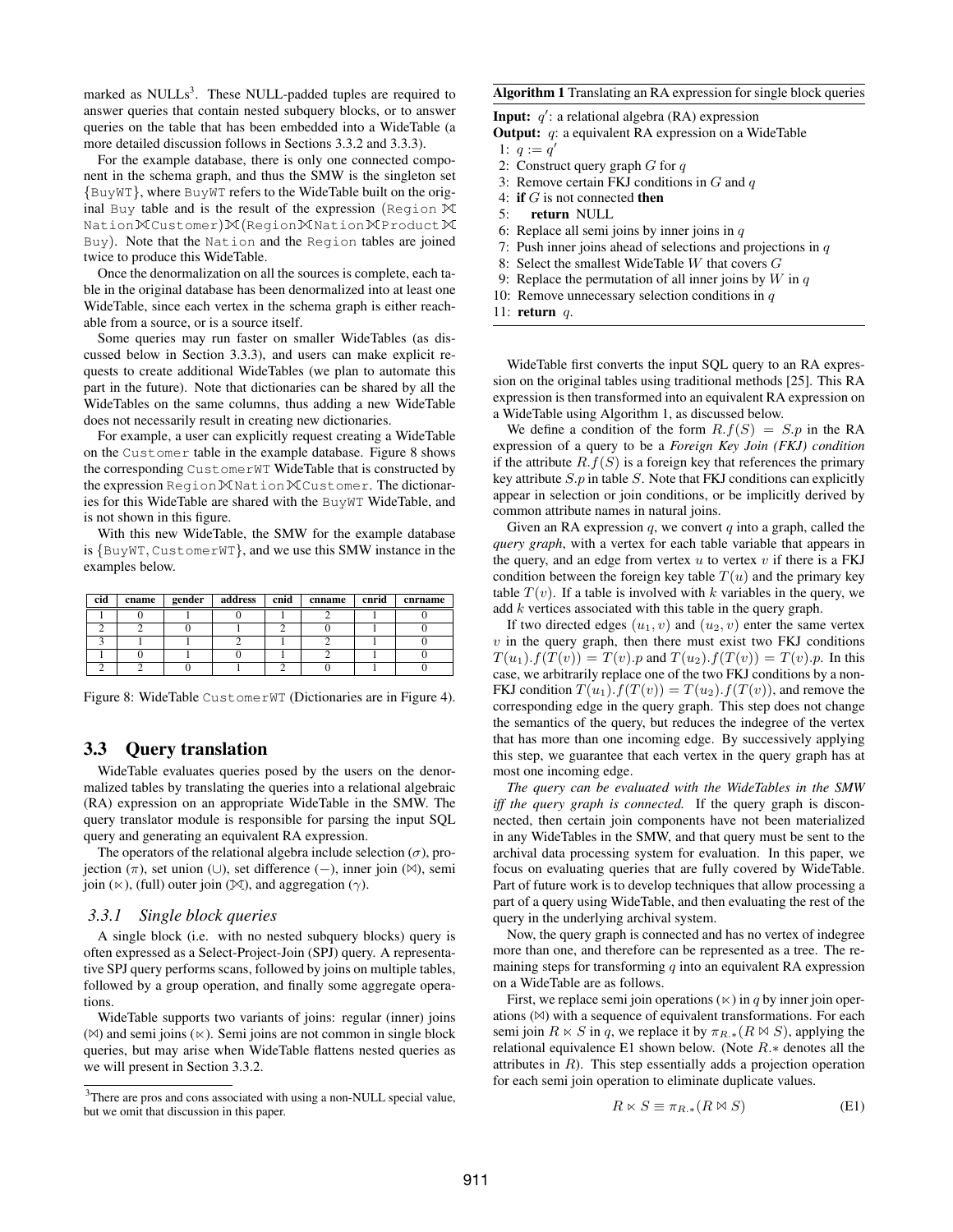Second, we push all the inner join operations ahead of all the selection and the projection operations, as we can commute an inner join operation with selection and projection operations.

Next, we pick the smallest (in terms of cardinality) WideTable in the SMW that "covers" the query. A query is "covered" by a WideTable iff its query graph is a subgraph of the associated schema tree of this WideTable. Then, we replace the inner join operations in q by outer join operations  $(\mathbb{X})$ . For the permutation of all the inner joins  $R \bowtie \dots \bowtie S$  in q, we replace it by  $\sigma_{R,p\neq NULL \wedge ... \wedge S,p\neq NULL}(R \mathbb{M} \dots \mathbb{M} S)$ , applying the relational equivalence E2. The selection operation that is introduced filters out tuples that occur because of the outer joins, e.g. the "milk" row in the denormalized table shown in Figure 3. Then, we replace the permutation of all the outer join operations in  $q$  by the selected WideTable. (For simplicity, we assume that the source of the selected schema tree is included in the query graph. We relax this assumption in Section 3.3.3).

$$
R \bowtie ... \bowtie S \equiv \sigma_{R.p \neq NULL \land ... \land S.p \neq NULL} (R \bowtie ... \bowtie S) \quad (E2)
$$

Finally, we optimize the transformed RA expression  $q$  by removing unnecessary selection conditions. A selection condition in the form of  $R.p \neq NULL$  (introduced by E2) can be removed from  $q$ , if the  $R$  attributes in the WideTable does not contain NULLs that are introduced by outer joins in the results of  $q$ . The algorithm to remove unnecessary selection conditions is as follows: for the source s in the query graph, if there exists no non-FKJ predicate on  $T(s)$ , and s is not the lowest common ancestor of all vertices whose associated tables are involved in non-FKJ predicates, then we keep a condition of the form  $T(s) \neq NULL$ ; otherwise, all conditions of the form  $R.p \neq NULL$  are removed from q.

Example. Consider the query Q2 below. The RA expression for this query is shown as  $q'_2$ .

```
Q2: SELECT DISTINCT cname
    FROM Customer C, Buy B, Product P
       Nation N1, Nation N2, Region R
    WHERE C.cid = B.cid AND B.pid = P.pidAND C.nid = N1.nid AND N1.rid = R.rid
     AND P.nid = N2.nid AND N2.rid = R.rid
     AND N1.nname \neq N2.nname
     AND C.gender = 'M'
     AND R.rname = 'America'
```
 $q_2^{\prime}$  : $\pi_{cname}(\sigma_{N1.name \neq N2.name}((\sigma_{rname=^{\prime} America^{\prime}}(R)$  $\bowtie N1 \bowtie \sigma_{gender='M'}(C) \bowtie B) \bowtie (P \bowtie N2))$ 

$$
q_2^{\prime\prime} : \pi_{\text{cname}}(\sigma_{N1.\text{name} \neq N2.\text{name} \land \text{rname}} = 'A \text{merica}^{\prime}
$$

$$
\land \text{gender} = {\prime} N^{\prime} \land N1.\text{ride} N2.\text{ride} (R \bowtie N1 \bowtie C \bowtie B \bowtie P \bowtie N2))
$$

The query graph for Q2 is shown in Figure 9. The edge from the N1 vertex to the Region vertex (marked as a dashed arc) is removed as there is another edge entering the Region vertex, and a new condition  $N1$ .  $rid = N2$ .  $rid$  is therefore added. The selection conditions Customer. gender =  $'M'$  and cnrname = 'America', as well as the join conditions  $N1$ . nname  $\neq N2$ . nname and  $N1$ .rid =  $N2$ .rid are non-FKJ conditions. We push the selection with these conditions after all the join operations, as shown in  $q_2''$ . To run Q2 on the example database, we select the BuyWT WideTable, since the schema tree of CustomerWT WideTable does not cover the query graph of Q2. Then, we replace the permutation of joins in  $q_2''$  by the BuyWT WideTable (by applying E2). Since all vertices, whose associated tables are involved in these non-FKJ conditions (shaded in gray in Figure 9), are only reachable from the source, we remove all selection conditions in the form of  $R.p \neq \text{NULL}$  that are introduced when converting the inner joins

to outer joins (E2). The final transformed RA expression is shown as  $q_2$ .



Figure 9: Query graph for the example query Q2. The table variables involved in non-FKJ predicates are shaded in gray.

#### *3.3.2 Nested queries*

Nested queries are fairly common in analytical data warehousing environments, and often contain keywords such as IN, EXISTS, or set-comparison operators. In this section, we focus on correlated nested queries, i.e. queries whose inner blocks involve variables that are defined in the outer block (otherwise, a nested query can be simply split into multiple single-block queries, each of which can be separately evaluated using the method present in Section 3.3.1).

Nested queries are generally flattened using techniques such as [9, 12, 26]. Amongst these, Dayal's methods [9] are well-suited for WideTable as they use generalized outer joins.

In order to rewrite a nested query for WideTables, we first flatten the query with Dayal's methods, producing a set of equivalent RA expressions for the nested query. In the interest of space, we omit restating Dayal's methods here, as we use it exactly as was proposed in [9], and it behaves like a black box to transform/flatten queries. Then, we enumerate all the produced (flattened) RA expressions, and find the one that can be transformed into an equivalent RA expression on an appropriate WideTable. If such an (RA) expression does not exist, then the query must be sent to the archival data processing system (see Figure 6).

With Dayal's method, the nested predicates and correlated predicates in the original query are removed and translated into three variants of joins: inner joins  $(\bowtie)$ , semi joins  $(\bowtie)$ , and asymmetric outer joins  $(\mathbb{M})$ . In this paper, we focus on nested queries that can be converted into a RA expression with inner and semi joins after applying Dayal's methods. To translate such a RA expression, we use the method for single block queries (cf. Section 3.3.1). Outer joins are necessary for certain nested queries (with the COUNT aggregation function in inner blocks or with the NOT EXISTS quantifier). Our method can also be extended to support outer joins, as the denormalized WideTables are produced by outer joins. In the interest of space, we omit this discussion in this paper.

However, before we feed each of the produced RA expression  $q$ into the method for single block queries, we need to push all join operations ahead of all the aggregation operations. To delay processing an aggregation operation  $(\gamma)$  to after an inner join operation  $(\bowtie)$ , we add to the grouping attributes all the attributes of the table being joined to, as shown by the relational equivalence E3. In practice, only the primary key and the attributes that are referenced in the subsequent operators need to be added into the grouping attributes of the aggregation operation. Semi joins are first converted to inner joins by using relational equivalence E1.

$$
\gamma_{...}(R) \bowtie S \equiv \gamma_{...,S,*}(R \bowtie S) \tag{E3}
$$

Example. As an example of this approach, consider query Q3. This query finds the names of the nations that produce products, except for coffee, that are available in quantities that are greater than the amount of this product that has been successfully purchased by male customers. This query has two levels of nested subqueries,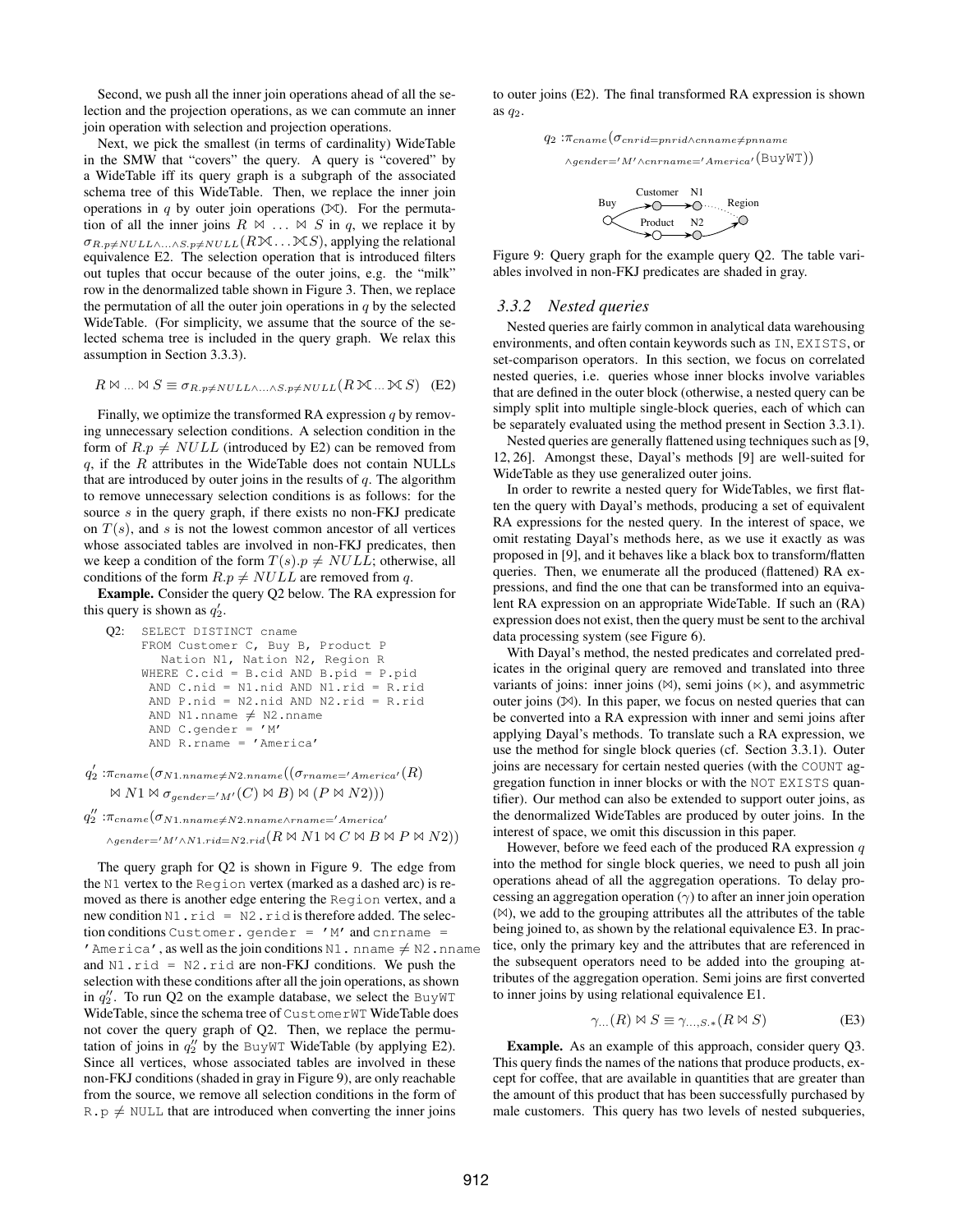the first subquery is nested under the IN keyword, and the second subquery is nested under the arithmetic operator >.

Q3: SELECT DISTINCT Nation.nname FROM Nation N WHERE N.nid IN ( SELECT P.nid FROM Product P WHERE P.name  $\neq$  'Coffee' AND P.quantity > ( SELECT SUM(amount) FROM Buy B, Customer C WHERE  $B.pid = P.pid AND B.cid = C.cid$ AND B.status =  $'S'$  AND C.gender =  $'M')$ )

Applying Dayal's methods on Q3 produces  $q'_3$  and a set of other RA expressions. We first push the semi join in  $q'_3$  ahead of the aggregation, transforming  $q'_3$  to  $q''_3$ . Then, we use the method for single block queries to translate  $q_3''$ . The query graph of  $q_3''$  (shown in Figure 10) is a subgraph of the associated schema tree of BuyWT. Thus, we select BuyWT as the base table to transform  $q''_3$ . To convert the two inner joins in  $q''_3$  to outer joins, we add two new selection conditions  $pid \neq NULL$  and  $cid \neq NULL$ . Both conditions are then removed because there exists a non-FKJ condition (status='S') on the Buy table. After walking through all the steps to rewrite  $q_3''$ , the transformed RA expression is shown as  $q_3$ .

- $q'_3$  $\pi_{nname}(N\ltimes \sigma_{quantity>Sum}(\gamma_{pid,quantity,Sum(amount)}))$  $\sigma_{pname\neq' Coffee'}(P) \bowtie \sigma_{status=^S}(B) \bowtie \sigma_{gender=^S(M)}(C))))$
- $q''_3$  $\pi_{nname}(\sigma_{quantity>Sum}(\gamma_{pid,quantity,nname,Sum(amount)}($  $N \bowtie (\sigma_{pname \neq 'Coffee'}(\overline{P}) \bowtie \sigma_{status='S'}(\overline{B}) \bowtie \sigma_{gender='M'}(C))))$
- $q_3^{\prime\prime\prime}$ :  $\pi_{pnname}(\sigma_{quantity>Sum}(\gamma_{pid,quantity, pnname,Sum(amount)})$  $\sigma_{pname \neq 'Coffee' \land status='S' \land gender='M' (N \bowtie P \bowtie B \bowtie C)))$
- $q_3: \quad \pi_{pnname}(\sigma_{quantity>Sum}(\gamma_{pid,quantity, pnname,Sum(amount)}($  $\sigma_{pname \neq 'Coffee' \land status='S' \land gender='M' (\text{BuyWT})))$



Figure 10: Query graph for the example query Q3.

#### *3.3.3 Child table queries*

If the query graph of a query does not include the root node of the schema tree of the selected WideTable, then this query is called a *child table query*. The key problem with evaluating a child table query on a WideTable is that each tuple of the child table may appear more than once in the WideTable, which may produce incorrect query results. We fix this problem by adding a projection operator in the RA expression to eliminate duplicate tuples.

Translating a child table query follows the method for single table queries with additional handling for the "child table". Given a child table query, we use the method for single block queries (Section 3.3.1) to generate an RA expression q. Let  $q'$  be a subexpression in  $q$  that corresponds to the selection operators on the chosen WideTable. Then, we replace q' by  $\pi_{T(u), p,...}(q')$  in q, where u denote the source of the query graph of  $q$ , and the triple-dot punctuation represents a list of attributes that are referenced in the scope of q, but outside the scope of  $q'$ .

The correctness of this algorithm can be demonstrated with the relational equivalences E4 and E5. Let s be the source of the selected schema tree, and  $u$  be the vertex in the schema tree that corresponds to the source of the query graph. Then, we can replace  $T(u)$  by  $\pi_{T(u)*}(T(u) \bowtie \ldots \bowtie T(s))$  in q, by continuously applying E4 and E5 to include all ancestors of  $u$  into  $q$ . Thus, we transform the child table query into a regular single block query.

$$
R \equiv \pi_{R,*}(R \bowtie S) \tag{E4}
$$

$$
\pi_{a_1}(R) \equiv \pi_{a_1}(\dots(\pi_{a_n}(R)))
$$
, where  $a_1 \subseteq \dots \subseteq a_n$  (E5)

Example. The example query Q4 computes the count of products that are available in a quantity greater than 3, for each nation. Notice that of the two WideTables in the SMW (i.e. BuyWT and CustomerWT), only the BuyWT WideTable "covers" the query graph of this query, and thus can be used to answer this query. Since the table Buy is not involved in this query, Q4 is treated as a child table query. By applying the method for translating single block queries, Q4 is rewritten as an intermediate RA expression  $q'_4$  (note that  $q'_4$  is not equivalent to the original query  $Q_4$ ), which is then further transformed to an RA expression  $q_4$ .

- Q4: SELECT N.nname, COUNT(\*) FROM Product P, Nation N WHERE P.nid = N.nid AND P.quantity >  $3.00$ GROUP BY N.nname
- $q'_{4}: \gamma_{pnname,Count(*)}(\sigma_{quantity>3.00}(\texttt{BuyWT}))$

 $q_4: \gamma_{pnname,Count(*)}(\pi_{pid,pnname}(\sigma_{quantity>3.00}(\texttt{BuyWT})))$ 

The use of outer joins is critical to obtain correct query results for child table queries. The relational equivalence E4 does not hold if we replace  $\mathbb{M}$  by  $\mathbb{M}$ . In the case of query Q4, the tuple "Milk" in the original Product table has a value of 10.00 for the attribute quantity, which is greater than the literal  $(3.00)$  that is specified in the query. Hence, this tuple should be counted in the result. However, this value would be missed if the underlying WideTable was generated with inner join operations.

We note that if the system notices that many child table queries are being issued, then a new WideTable corresponding to these child tables can be materialized and added to the SMW. This automatic materialization is part of future work.

# 3.4 Query evaluation

With the query translation techniques presented in Section 3.3, an original query is translated into a logical query plan (RA expression) on a single WideTable. WideTable then evaluates this query in an efficient scan-based column-wise fashion as follows.

In WideTable, the method for mapping a logical query plan (the tree representation of an RA expression) to a physical execution plan is fairly simple. Given a logical query plan (RA expression), the selection operator  $(\sigma)$  is converted to a subtree in the execution plan tree: a leaf node encapsulates a packed code scan on a single column (attribute); the internal nodes represent logical operation, e.g. AND, OR, NOT, on one or two nodes. Other operators are also mapped to corresponding execution operations in the physical execution tree.

Given a physical execution plan, WideTable performs scans on the selection conditions in the RA expression, using a packed code scan method (See Section 2.4). The scan operation iteratively evaluates a predicate on a set of codes that fit into a processor word, resulting in a much higher speed compared to the standard scan method. To perform scans in WideTable, the scan primitive in WideTable first evaluates basic comparisons on each column, using a packed code scan method. Each packed code scan produces a *result bit vector*, with one bit for each input column value that indicates if the corresponding column value is selected as part of the result set. Conjunctions and disjunctions in the selection condition are implemented as logical AND and OR operations on these result bit vectors. Note that the columns of interest in the query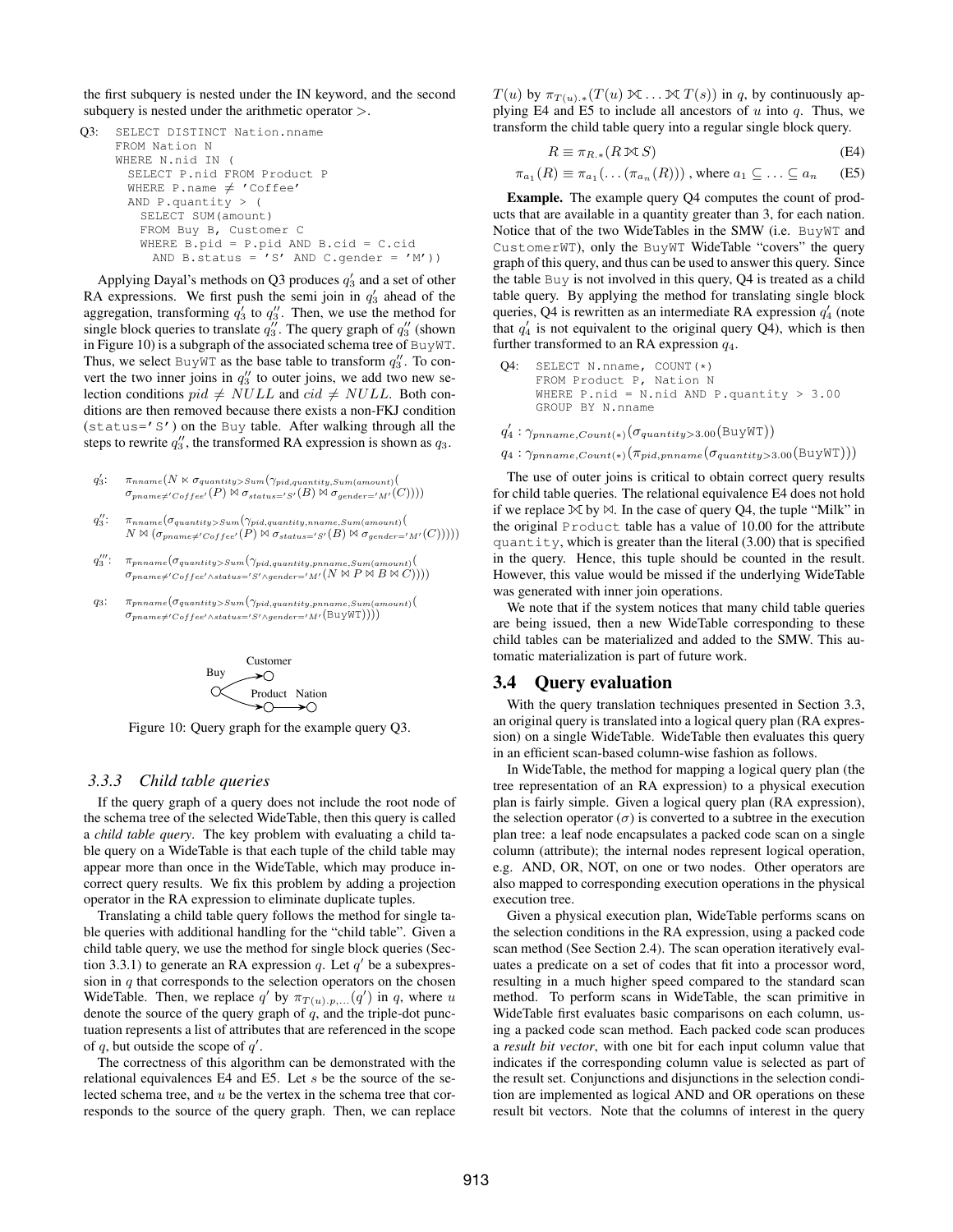in the WideTable may come from different original tables in the normalized database. However, since we have denormalized them into the WideTable, all the columns have the same cardinality and the same order of tuples, which makes it efficient to merge the bit vectors that are produced on these columns. The output of the scan primitive on WideTable is a single result bit vector.

Once the scans are complete, the result bit vector is converted to a list of record numbers/ids, which is then used to retrieve other columns of interest for this query. Group-by operations and aggregations are performed using standard hash-based aggregation algorithms [13], which build a hash table with entries on the group-by columns, and then use the the hash table entries to store scratch pad variables to incrementally compute the aggregate.

As an example, Figure 11 shows the WideTable's physical execution plan for the translated RA expression  $q_3$ . To evaluate this query, we continue to perform logical ANDs between the result bit vectors that are produced by packed code scans on each involved column. The results of the scans are then converted to a list of record numbers/ids, and fed into a standard group-by and aggregation pipeline.



Figure 11: Execution plan of the example query Q3.

We note that besides the materialized foreign key joins, certain types of complex components in the original queries are also converted into simple scans on WideTables. Such components include unmaterialized join predicates (e.g. the join predicate N1. nname  $\neq$ N2.nname in Q2) and predicates with nested subblocks (such as Product. quantity  $>$   $(\ldots)$  in Q3). In summary, WideTable can process a rich set of queries beyond primary-key foreign-key join queries.

#### 3.5 Maintenance of WideTables

In this section, we focus on the maintenance of the WideTables when tuples are added to or deleted from an original table. Our algorithm for maintaining the WideTables targets the scenarios when the original tables are being updated in a batch, which is fairly common in analytical data warehousing environments.

When inserting a set of tuples,  $I$ , into an original table  $R$ , we do the following for each WideTable in the SMW. Let  $U$  be the set of vertices corresponding to  $R$  in the schema tree of the selected WideTable. For each vertex  $u \in U$ , WideTable performs inner joins between I and all the tables whose associated vertices are in the subtree rooted at  $u$ . These joins are computed in the WideTable baking component to produce the denormalized tuples of  $I$  (missing attributes are padded with NULLs). These denormalized tuples of I are then loaded into the selected WideTable and are encoded using dictionaries or other encoding schemes in the WideTable. If new values are added to a sorted dictionary, then we update the dictionary and may repopulate the corresponding column(s) with the updated dictionary.

A certain class of tuples must be removed from the WideTable due to the insertions of new tuples. Suppose that the table  $R$  has a foreign key that references the table  $S$ . If there exists a tuple  $s$  in

 $S$  that is not referenced by any tuple in  $R$ , then  $s$  has been added into the WideTable as an "unjoined" tuple with NULL-padded attributes using outer joins. Nevertheless, if there is a tuple in  $I$ that references s, then s should be removed from the WideTable. WideTable runs the following query in the WideTable baking component (see Figure 6) to find such tuples, and deletes these tuples from the WideTable.

> SELECT  $I.p$  FROM  $I$  WHERE NOT EXISTS ( SELECT  $\star$  FROM R WHERE  $I.f(S) = R.f(S)$ )

When deleting a set of tuples,  $D$ , from an original table  $R$ , we first create an index,  $K$ , on the primary keys of all tuples in  $D$ . Then, we scan the WideTable as follows. For each tuple in the WideTable, we lookup the values of the attributes, that correspond to the primary key of  $R$ , against  $K$ . If such attribute values were found in  $K$ , then this tuple is either a tuple to be deleted, or a tuple that references a tuple that must be deleted. In either case, this tuple should be removed from the WideTable.

To deal with "unjoined" tuples in the WideTable, WideTable runs the following query in the WideTable Baking component to find the new "unjoined" tuples, and inserts these new "unjoined" tuples into the WideTable. An efficient implementation of this step is to modify the tuples to be deleted in the WideTable to these "unjoined" tuples directly, by setting the attributes in  $R$  to NULLs. More specifically, suppose that  $s$  is a tuple in the table  $S$  that is not referenced by any tuples in  $R - D$ , then WideTable rewrites the tuple in the WideTable that references  $s$  (i.e. containing an embedded  $s$ ) into a "unjoined" tuple  $s$  by setting the attributes in  $R$  to NULLs.

```
SELECT D.p FROM D WHERE NOT EXISTS (
SELECT \star FROM R WHERE D.f(S) = R.f(S)AND D.p \neq R.p)
```
We note that many techniques could be used to improve the maintenance performance of WideTables, e.g. employing indices to quickly find the tuples to be deleted, using "sparse" dictionaries to avoid frequent repopulation of column values, and storing the updated data into a separate "delta" WideTable that is used to evaluate incoming queries in combination with the "primary" WideTable. The investigation of these techniques is part of future work.

# 4. EVALUATION

In this section, we present results from an empirical evaluation of the WideTable technique.

# 4.1 Experimental setups

System Configuration. Our experimental server runs 64-bit Linux, and has dual 2.0 GHz Intel Xeon E5-2620 6-core processors, and 32GB of 1600 MHz DDR3 main memory. Each processor has 15MB of L3 cache, which is shared by all the cores on that processor. In addition, each core has 32KB of private L1 instruction cache, 32KB of L1 data cache, and 256KB of L2 cache.

MonetDB. In the evaluation below, we compare WideTable to the leading open-source analytical DBMS – MonetDB [3, 4, 14]. MonetDB is a full-fledged column-oriented DBMS developed at CWI. It is designed to provide high performance on complex analytics queries, and is optimized for modern multi-core CPUs.

We compiled the MonetDB code (version 11.15) with the flags --enable-monetdb5--enable-sql--enable-optimize. In all the results below, we measured the running time of queries by specifying the --interactive option for the MonetDB client. We do not include the time to print the result table in the reported query execution times. Before running each experiment, we run sufficient TPC-H queries to warm up the system.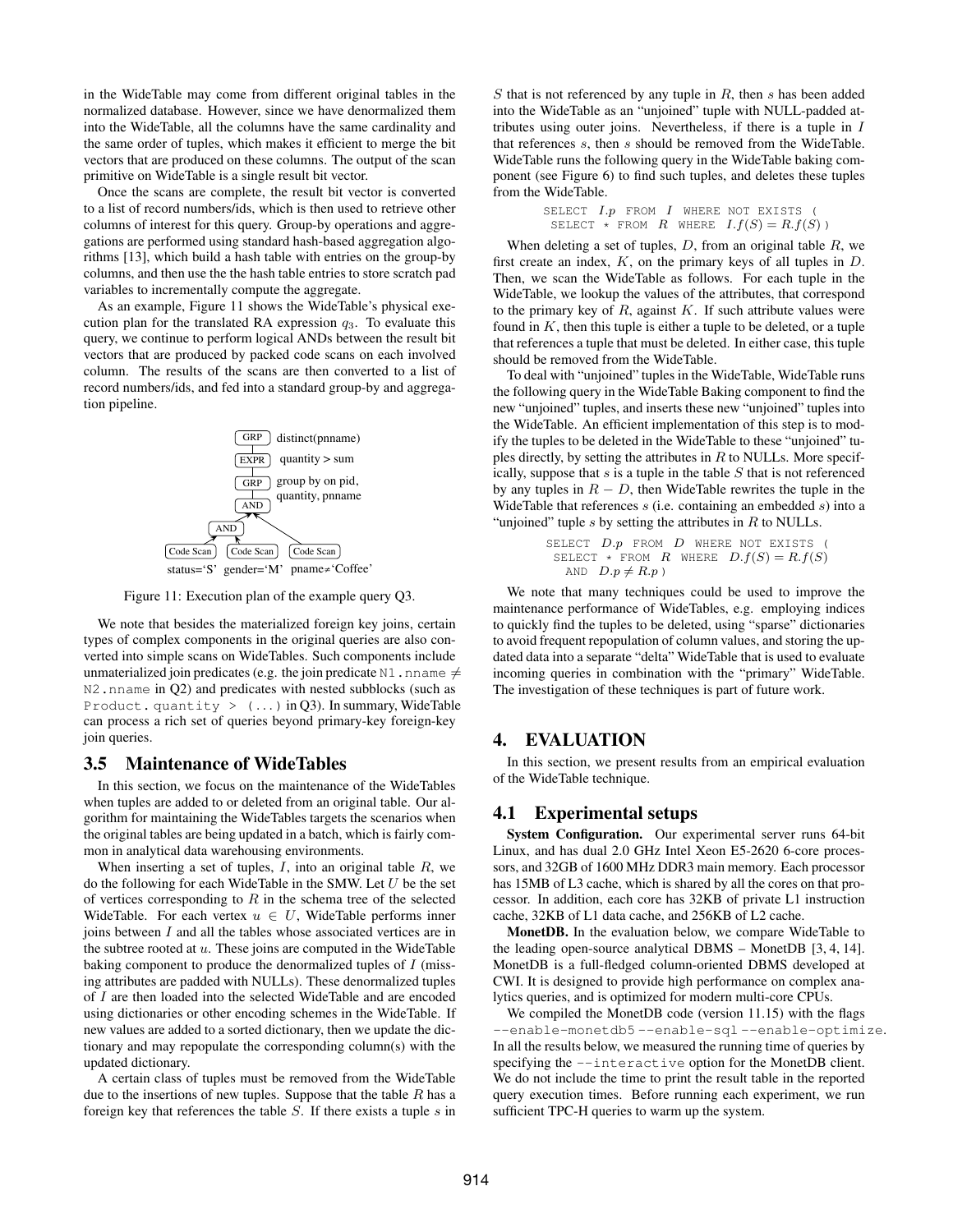

Figure 12: Performance comparison with one thread. The numbers at the top of each bar are the speedups of WideTable over MonetDB.

We also conducted experiments to show the performance of MonetDB on the denormalized table. These results were shown in Figure 1, and are omitted in this section. Similarly, we have conducted experiment with Vectorwise and these results are also omitted here as the insights are similar to what we present here.

Implementation. We have implemented the WideTable techniques in C++. We choose  $BitWeaving<sup>4</sup> [20]$  as the packed code scan method used in WideTable. The implementation uses regular CPU instructions, and does not use any SIMD optimizations. We have also fairly-standard implementations of the aggregate (with group-by), sorting, top-k, and string matching operations in the query processor component (see Figure 6), and we compose the code for each query based on the query plan generated by the methods presented in Section 3.3. We note that our implementation supports a limited class of queries, and is less general than MonetDB and Vectorwise. The comparison with these other systems is to establish a yardstick to better understand the benefits of WideTable on the class of queries that WideTable can handle.

Dataset. In the evaluation below, we use queries from the TPC-H benchmark [29]. These experiments were run against a TPC-H dataset at scale factor 10. The total size of the database is approximately 10GB.

For the TPC-H schema, the WideTable technique produces a single WideTable, called lineitemWT (lineitem ✶ (partsupp  $\mathbb{M}$  part  $\mathbb{M}$  supplier  $\mathbb{M}$  nation  $\mathbb{M}$  region)  $\mathbb{M}$  (orders  $\mathbb{M}$ customer  $M$  nation  $M$  region)).

In addition, we explicitly created the following three additional WideTables: partsuppWT (partsupp  $M$  part  $M$  supplier ✶ nation ✶ region), ordersWT (orders ✶ customer  $M$  nation  $M$  region), and customerWT (customer  $M$ nation ✶ region). Without these three additional WideTables, queries on "child" tables (cf. Section 3.3.3) are slower by up to 6X (these queries are shown in the last three rows of Table 2).

In our experiments, we used MonetDB as the WideTable Baking component to produce these WideTables, and then requested MonetDB to dump the WideTables as raw text files. This step took 75 minutes. We then loaded these raw text files into the WideTable module (see Figure 6). The loading and encoding time was about 90 minutes with one thread. In the future, we plan to speed up this step with multithreading.

Table 1 shows the characteristics of these four WideTables<sup>5</sup>. With the encoding techniques in WideTable, the size of the database is reduced from 45.7GB to 8.5GB. Note that the database size in the

WideTable format (8.5GB) is even smaller than the size of the raw text files of the original (normalized) tables (∼10GB).

| Components     | WideTable | WideTable        | Raw text | Compression |  |
|----------------|-----------|------------------|----------|-------------|--|
|                | sizes     | cardinality      | sizes    | ratios      |  |
| lineitemWT     | 5.4 GB    | 60.5 M           | 38.8 GB  | 7.2X        |  |
| ordersWT       | $0.7$ GB  | 15.5M            | 4.4 GB   | 6.3X        |  |
| partsuppWT     | $0.2$ GB  | 8 M              | $2.2$ GB | 11.0X       |  |
| customerWT     | $0.05$ GB | 1.5 <sub>M</sub> | $0.3$ GB | 5.0X        |  |
| dictionaries   | $0.8$ GB  | N/A              | N/A      | N/A         |  |
| filter columns | $1.3$ GB  | N/A              | N/A      | N/A         |  |
| Total          | 8.5 GB    | N/A              | 45.7 GB  | 5.4X        |  |

Table 1: Sizes of the TPC-H WideTable components. A "filter column" is a special column that is used to evaluate string predicates.

With our WideTable implementation we can run 21 of the 22 queries in the TPC-H benchmark. The characteristics of the 22 queries are summarized in Table 2. Two of the 22 queries are simple scan queries. Nested queries are processed using the technique presented in Section 3.3.2. There is only one query (Q21) that contains a non-FKJ (foreign key join). The WideTable that only materializes the FKJs does not support Q21. However, there are some extensions of our method to support non-FKJs, which we defer to future work.

| <b>TPC-H Queries</b>                               | Joins    | Nested<br><b>Oueries</b> | Non-FK<br>Joins | WideTable               |  |
|----------------------------------------------------|----------|--------------------------|-----------------|-------------------------|--|
| Q1, Q6                                             |          |                          |                 | lineitemWT              |  |
| Q3, Q5, Q7-Q10,<br>Q12, Q14, Q19                   | $\times$ |                          |                 | lineitemWT              |  |
| Q4, Q15, Q17,<br>Q18, Q20                          | $\times$ | $\times$                 |                 | lineitemWT              |  |
| O21                                                | $\times$ | $\times$                 | $\times$        | lineitemWT              |  |
| Q <sub>2</sub> , Q <sub>11</sub> , Q <sub>16</sub> | X        | $\times$                 |                 | partsuppWT              |  |
| О13                                                | $\times$ |                          |                 | ordersWT                |  |
| )22                                                | $\times$ | $\times$                 |                 | ordersWT,<br>customerWT |  |

Table 2: Characteristics of the queries in the TPC-H benchmark.

#### 4.2 Single thread performance comparison

In this experiment, we measure the single thread performance by running the TPC-H queries using a single process with a single thread. Each query in the TPC-H benchmark was run 10 times with different query parameters. We report the average execution time for the 10 runs for each query. Both the MonetDB and the WideTable systems were warmed up before each experiment. We also pinned the server thread on a particular CPU core, so that no thread migration occurs during this experiment.

<sup>4</sup> http://quickstep.cs.wisc.edu/bitweaving

<sup>&</sup>lt;sup>5</sup>The compression ratio for each WideTable does not count the dictionary size, since the dictionaries are shared by all the WideTables.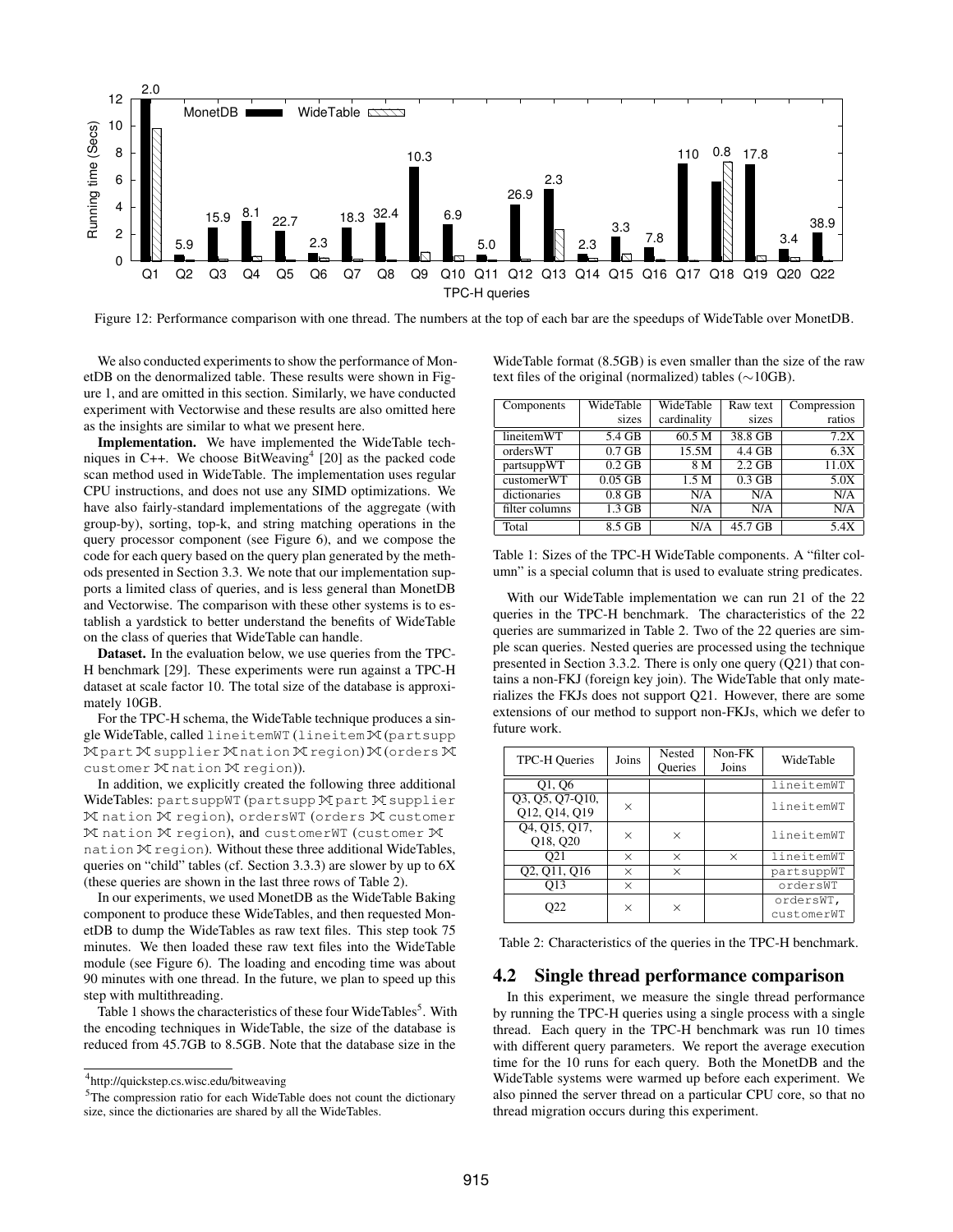

Figure 13: Performance comparison with 12 threads.

Figure 12 shows the run times of MonetDB and WideTable with the 21 queries in the TPC-H benchmark. We also label the speedup of WideTable over MonetDB on the top of the bar for each query. As can be seen in the figure, *WideTable outperforms MonetDB on all queries, except for Q18, and with over 10X in speedup for about half of the 21 queries*.

Q18 is the only query for which MonetDB is (slightly) faster than the WideTable approach. This query performs a full table scan on the Lineitem table with no filter predicate, followed by a groupby operation on keys in the customer table. As there is no filter predicate (the selectivity is 100%), Q18 suffers from fetching the values in the involved columns in the group-by operation for every tuple in the table. Note that fetching column values from the underlying packed code storage format is often relatively slow [20], which makes the WideTable approach underperform on this query.

Q1 and Q6 are the two simple scan queries in the benchmark. WideTable outperforms MonetDB by 2.0X and 2.3X respectively. Q1 is a simple query that selects  $2.4\% - 3.6\%$  of the rows in the Lineitem table, and calculates aggregate values on nine columns. As MonetDB and WideTable have similar query plans for this query (no join operations), and the aggregate operations accounts for a large portion of the total run time for this query, the performance gap here can be largely attributed to the implementation of the group-by and the aggregate operations. For Q6, WideTable shows a slightly higher speedup over MonetDB than for Q1, mainly because the scan phase contributes a larger portion to the total run time (the packed code scan primitive in WideTable is faster than the scan method used in MonetDB).

For other (join) queries in TPC-H, WideTable takes advantage of the denormalization method, which evaluates complex queries using sequential scans over packed codes. For most of these join queries, WideTable achieves over 5X speedup over MonetDB.

For the join queries Q11, Q13, Q14, Q15, Q20, the speedups of WideTable over MonetDB are 5.0X, 2.3X, 2.3X, 3.3X, and 3.4X, respectively. This is mainly because the group-by operation makes up a large portion of the total run time for these queries. (See the discussion below for the time breakdown which is shown in Figure 16). Some group-by operations in these queries are specified in the original query, whereas some group-by operations are introduced into the query plan when dealing with nested queries (cf. Section 3.3.2). These group-by operations use a hash table on the group-by attributes. The group-by attributes often include the primary keys of the original (normalized) tables, e.g. order keys, customer keys, supplier keys, and contain from hundreds of thousands of group entries to tens of millions of group entries. As a result, the group-by hash tables are often larger than the L3 CPU cache. When accessing the group-by hash table, the number of L3 cache misses

quickly increases, and hinders the overall performance. In our experiments, we used a simple open addressing-based hash table (with linear probing) as the underlying data structure for the groupby operations. This implementation runs well for small (number of groups) hash tables, but incurs many cache misses for larger hash tables. We plan to investigate a more cache-friendly method to perform group-by operations on larger hash tables as part of future work (building on ideas presented in [35]).

WideTable achieves exceptional speedups  $(>100X)$  over MonetDB on Q17. Q17 is a good example that demonstrates the effectiveness of WideTable when evaluating a complex nested query (cf. Section 3.3.2). The group-by table created for this query is relatively small (∼60K group entries), and fits in the L3 CPU cache (15MB), which makes accesses to this group-by table efficient.

## 4.3 Multithreading performance comparison

In this experiment, we use multiple threads. We set the number of threads to 12, which is equal to the number of processors (cores) in the system. We have also experimented using 24 threads (which is equal to the number of hardware contexts in the system), but we did not see significant performance gain over using 12 threads. In the interest of space, we omit these results.

In this experiment, for each of the 21 queries we create 120 different instances of each query. Each query instance uses a different set of (randomly chosen) query parameters; thus, these queries generally access different portions of the database. Now, each thread runs 10 of these queries sequentially, and since there are 12 threads, collectively the system is working on 12 streams of 120 queries for each original query. We do not mix the queries – i.e. this is not the TPC-H throughput test. So, when we show results for a query below, it is the average response time for that query across the 120 different instances. Note both WideTable and MonetDB use the same queries (i.e. they use the same random number seed to generate the queries). The goal of this experiment is to study a specific case of multithreaded performance when the system is running a "homogeneous" workload.

Figure 13 shows the speedups of MonetDB and WideTable over the single thread case (discussed in Section 4.2) for each of the 21 TPC-H queries. We also mark a horizontal line in the figure to indicate the ideal speedup with 12 threads.

The speedup of MonetDB over the single thread case ranges from 2.4X to  $12.9X^6$ , with an average value of 9.3X. We see that for the two scan queries (Q1 and Q6), MonetDB nearly achieves the ideal speedup of 12X. However, for most of the other (join) queries, the speedups are not close to the ideal speedup, mainly because the

<sup>&</sup>lt;sup>6</sup>The speedup exceeds the ideal speedup in some cases because of data sharing in the CPU caches.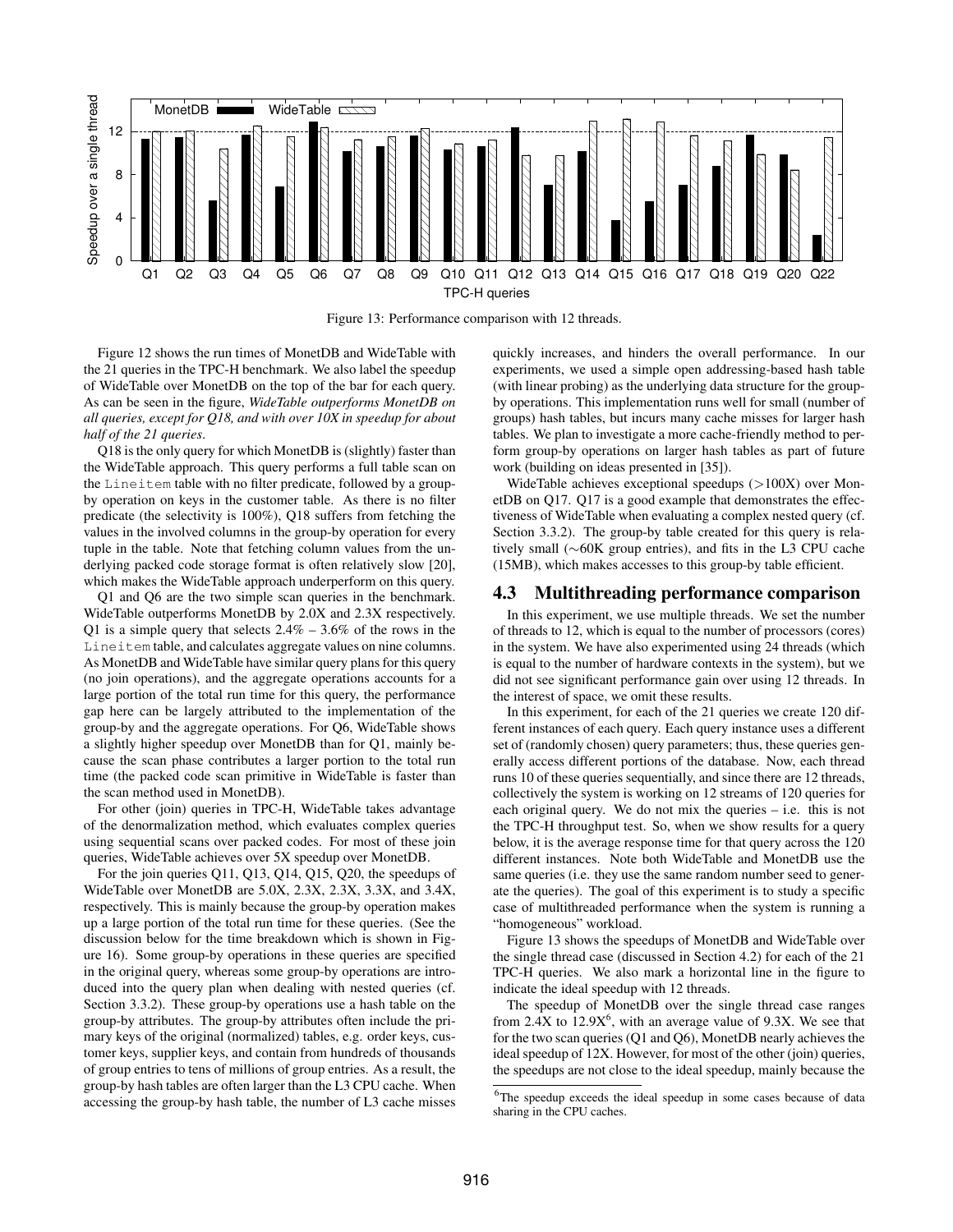

Figure 14: Scalability of multithreading with all the 22 TPC-H queries.

Figure 15: Performance comparison with TPC-H updates.

join implementation needs a relatively large amount of space to store its working set. When there are 12 concurrent threads, the average size of the L3 cache per processor is reduced from 15MB to 2.5MB (six processors share a 15MB L3 cache). The reduced effective cache size per thread quickly increases the number of L3 cache misses, and hinders the overall performance of MonetDB.

The speedup of WideTable over the single thread case ranges from 8.4X to 13.2X, with an average value of 11.3X. For most queries in the TPC-H benchmark, the speedups are close to the ideal speedup of 12X, because the size of the working set for the scan operations and the aggregate operations is small. Consequently, the interference amongst the concurrent threads is insignificant for the scan and the aggregate operations. As a result, WideTable leverages scan operations on the denormalized tables to achieve near linear scalability. However, the speedups of WideTable drops for queries that involve large group-by hash tables. This degradation is more acute when the group-by hash table for one thread fits into the L3 cache, but the total size of all the group-by tables across the 12 concurrent threads exceed the L3 cache size.

In Figure 14, we plot the speedups of MonetDB and WideTable over the single threaded case, by varying the number of concurrent threads from 1 to 12. Each thread issues all 22 queries in the TPC-H benchmark, but in a random order (so this test is closer to the TPC-H throughput case). MonetDB is free to use the threads for either intra-query parallelism or inter-query parallelism, but our WideTable implementation is simpler, and only uses one thread per query. The speedup over the single thread case is calculated in terms of the total run time for all the 22 queries. As a result, the reported scalability is largely affected and dominated by the scalability of the long-running queries.

As shown in Figure 14, WideTable demonstrates a linear speedup as the number of threads increases. When running with 12 threads (there are 12 cores in this machine), WideTable achieves 11.4X speedup over the single thread case. MonetDB shows linear speedup as long as the number of threads does not exceed 8. The gap between the measured speedup and the ideal linear speedup increases when the number of threads is more than 8. In our experiments, the maximum speedup achieved by MonetDB is 9.5X.

# 4.4 Update performance

Figure 15 shows the performance comparison of MonetDB and WideTable with two refresh functions (update queries) in the TPC-H benchmark. As per the TPC-H specification, the first refresh function, RF1, inserts 15,000 tuples into the Orders table, and around 60,000 tuples into the Lineitem table. The other refresh function, RF2, deletes the same number of tuples from the Orders and the Lineitem tables.

Figure 16: Time breakdown of WideTable with the queries in the TPC-H benchmark.

Not surprisingly, WideTable is 2.0X slower than MonetDB for the insert query (RF1), as WideTable must denormalize the newly added tuples, and encode all the attribute values using dictionaries or other encoding schemes.

For the delete query (RF2), MonetDB does not complete this query within ten minutes, as it suffers from repeatedly scanning the table to find the tuples to be deleted. WideTable deletes tuples in a batch, creating an index on the primary keys of the tuples to be deleted, and scanning the primary key column(s) just once to delete all the tuples. If a similar technique was applied to MonetDB, we expect to see comparable delete performance for MonetDB and WideTable.

#### 4.5 WideTable time breakdown

To better understand the performance characteristics of WideTable, in this last experiment, we examine the detailed time breakdown for the key operations when running WideTable with the TPC-H benchmark.

Figure 16 shows the time breakdown for the different operations. The five key operations that are shown here include: (a) *scan* operation to scan columns and generate a bit-vector to indicate matching tuples for a set of filter predicates, (b) *string matching* operation to perform a scan with complex string filter predicates, (c) *group-by* (labeled Group) to fetch column values from the matching tuples, and cluster column values based on the group keys, (d) *top-k* operation to select the top-k entries from the group-by tables or the WideTables, and (e) *aggregation* (labeled Aggr) operation to fetch column values from the matching tuples, and calculate aggregate values (except of group-by) on these column values.

As can be seen in Figure 16, the string and top-k operations are the fastest operations – their cost is below 5% of the total query execution time. The other three operations, scan, aggregation, and group-by operations are all significant across all the queries in the benchmark. On average, these three operations account for 38.3%, 29.2%, and 31.7%, of the total run time, respectively.

# 5. RELATED WORK

Recently, there has been significant interest in main memory analytical databases in both the research community (e.g. MonetDB [3, 4, 14], Blink [23], Hyper [16], Shark [34]) and in the industry (e.g. Vectorwise [37], SAP HANA [10], and IBM DB2 BLU [22]). The focus of our work is to explore the denormalization technique in this popular main memory settings.

Our work is inspired by the rich body of work in the use of denormalization. In contrast to previous work on denormalization (such as [7, 8, 17, 21, 24, 27, 30]), a) we use outer joins instead of inner joins to denormalize a database schema; b) we explore the